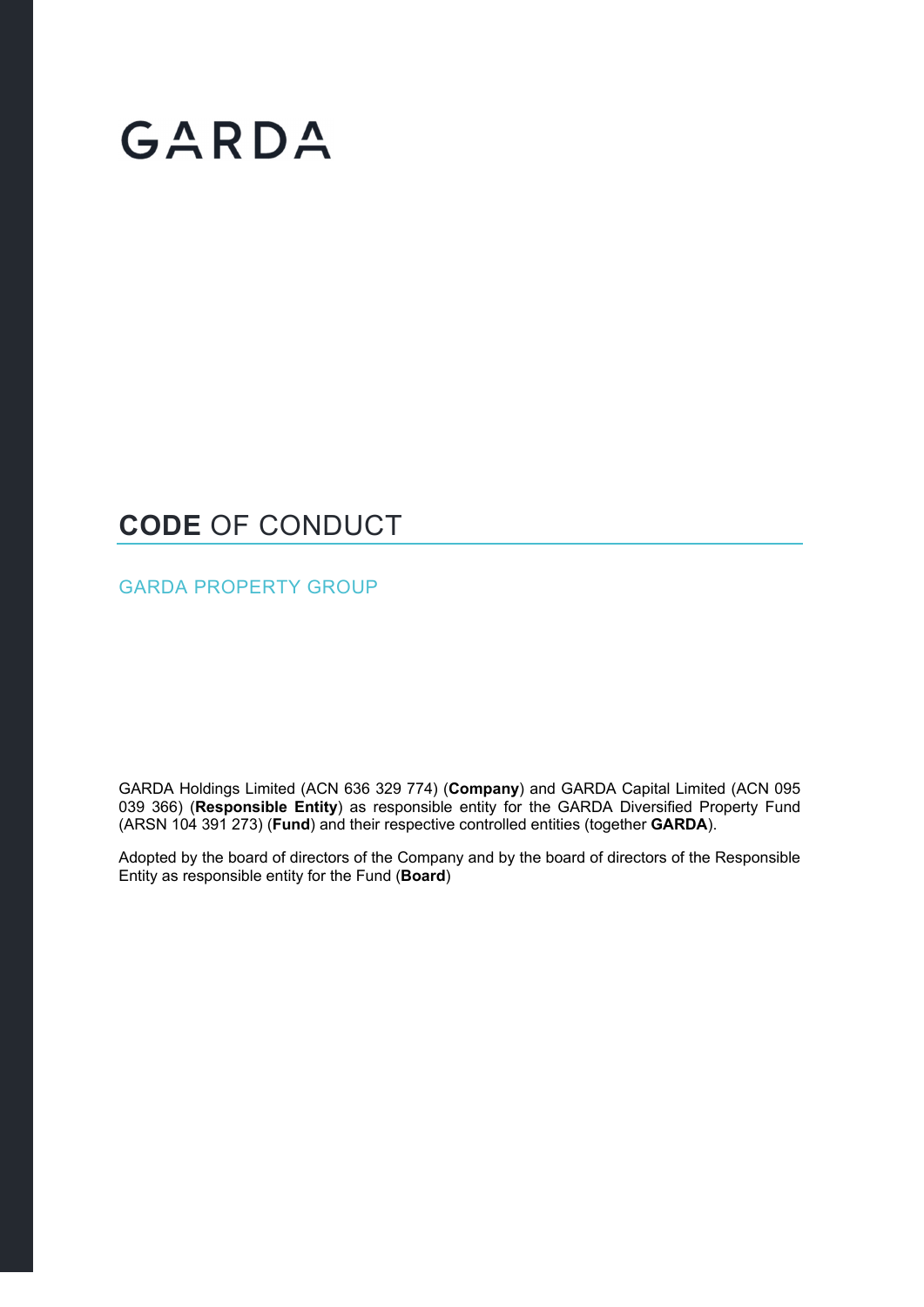# GARDA

## TABLE OF CONTENTS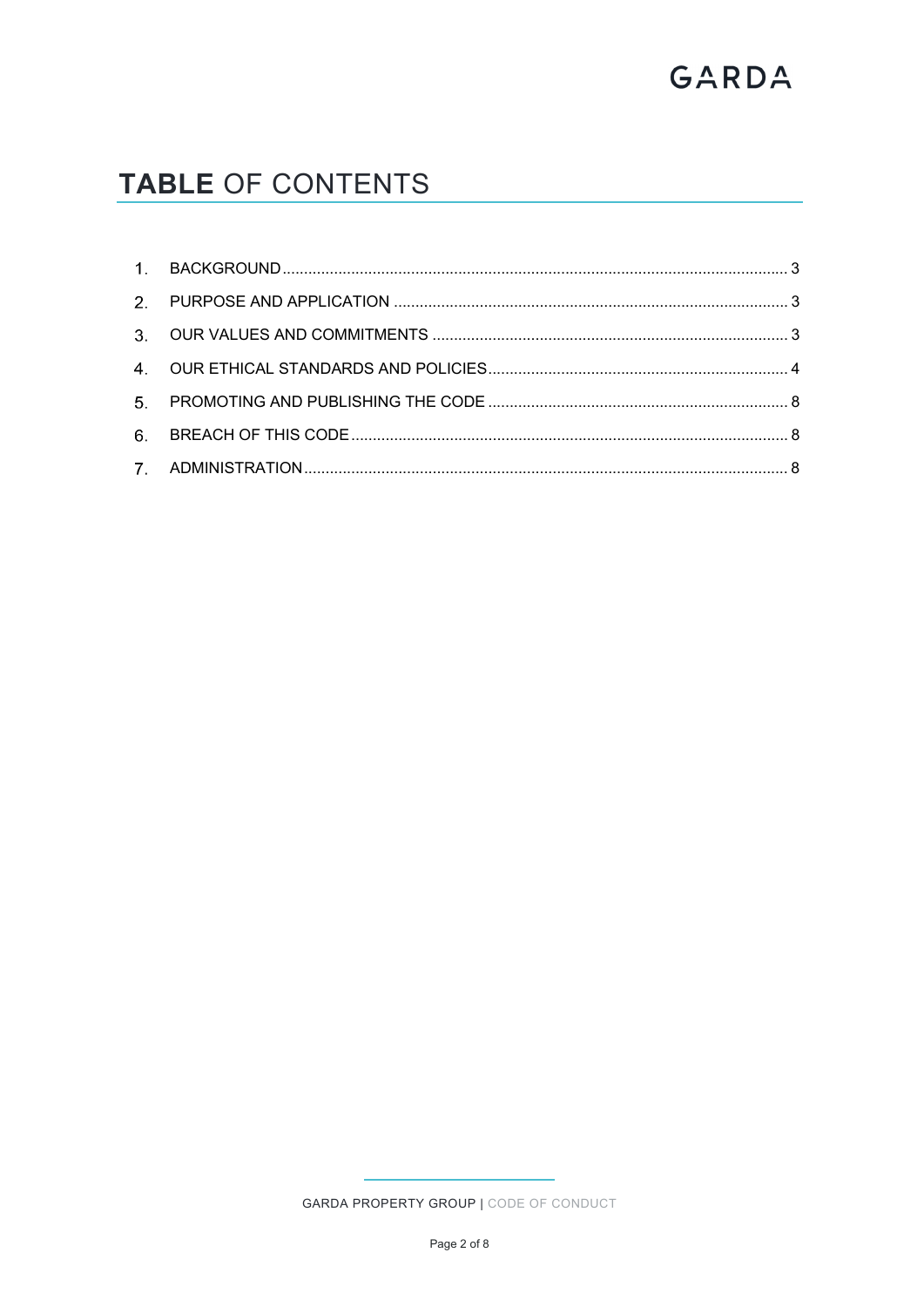#### 1. BACKGROUND

GARDA Property Group is a stapled group comprising the Company and the Fund (and their respective controlled entities). The Responsible Entity is a wholly-owned subsidiary of the Company and is the responsible entity for the Fund. Members of GARDA may, from time to time, act as the responsible entity of one or more funds.

Shares in the Company and units in the Fund are stapled together to form a single class of stapled securities (**Securities**). The Securities are listed on the Australian Securities Exchange (**ASX**).

#### 2. PURPOSE AND APPLICATION

#### 2.1 PURPOSE OF THIS CODE

GARDA is committed to and strive to act honestly and with integrity in all its dealings and to act ethically and responsibly. This Code of Conduct sets out the values, commitments, ethical standards and policies of GARDA and outlines the standards of conduct expected of our business and people, taking into account GARDA's statement of values, legal and other obligations to its stakeholders, controlled entities and the funds which it manages.

The Board has endorsed this Code. The Board and management believe that GARDA's commitment to this Code will maintain the confidence of GARDA's key stakeholders in the group's integrity.

#### 2.1 APPLICATION OF THIS CODE

This Code applies to all directors of the Board, as well as all officers, employees, consultants and other persons who act on behalf of GARDA or its funds. It also applies to suppliers and other key stakeholders, as notified.

You are expected at all times to act consistently with the values, commitments and ethical standards as set out in this Code of Conduct. This Code operates in conjunction with GARDA policies and procedures relating to you. It is part of the employment contract of GARDA staff.

It is essential that each of you are familiar with this Code, which is available on GARDA's website. Naturally, this Code cannot cover every circumstance that you may face nor can it address every law, regulation or GARDA policy that may apply to you. You are encouraged to obtain copies of the policies, standards and procedures relevant to your work. If you have any questions about your obligations or about GARDA's expectations, please speak with your manager, GARDA contact or the Company Secretary.

#### OUR VALUES AND COMMITMENTS

#### 3.1 CORE VALUES AND COMMITMENTS

GARDA holds itself to 'family values'. To us, that means staff and stakeholders are treated as if they were our family. GARDA's statement of core values and commitments are:

- **Integrity** We act honestly, fairly and with integrity in all our dealings, both internally and externally. We commit to only dealing with business partners who demonstrate similar ethical and responsible business practices.
- **Respect** We respect the human rights of all people, their ideas and cultures and our words and actions must reflect this respect.
- **Safety**  We are committed to providing and maintaining a safe and non-discriminatory working environment to safeguard the health and safety of our employees, consultants, contractors, customers, suppliers and other persons who visit our workplace, or who we work with, as required by law.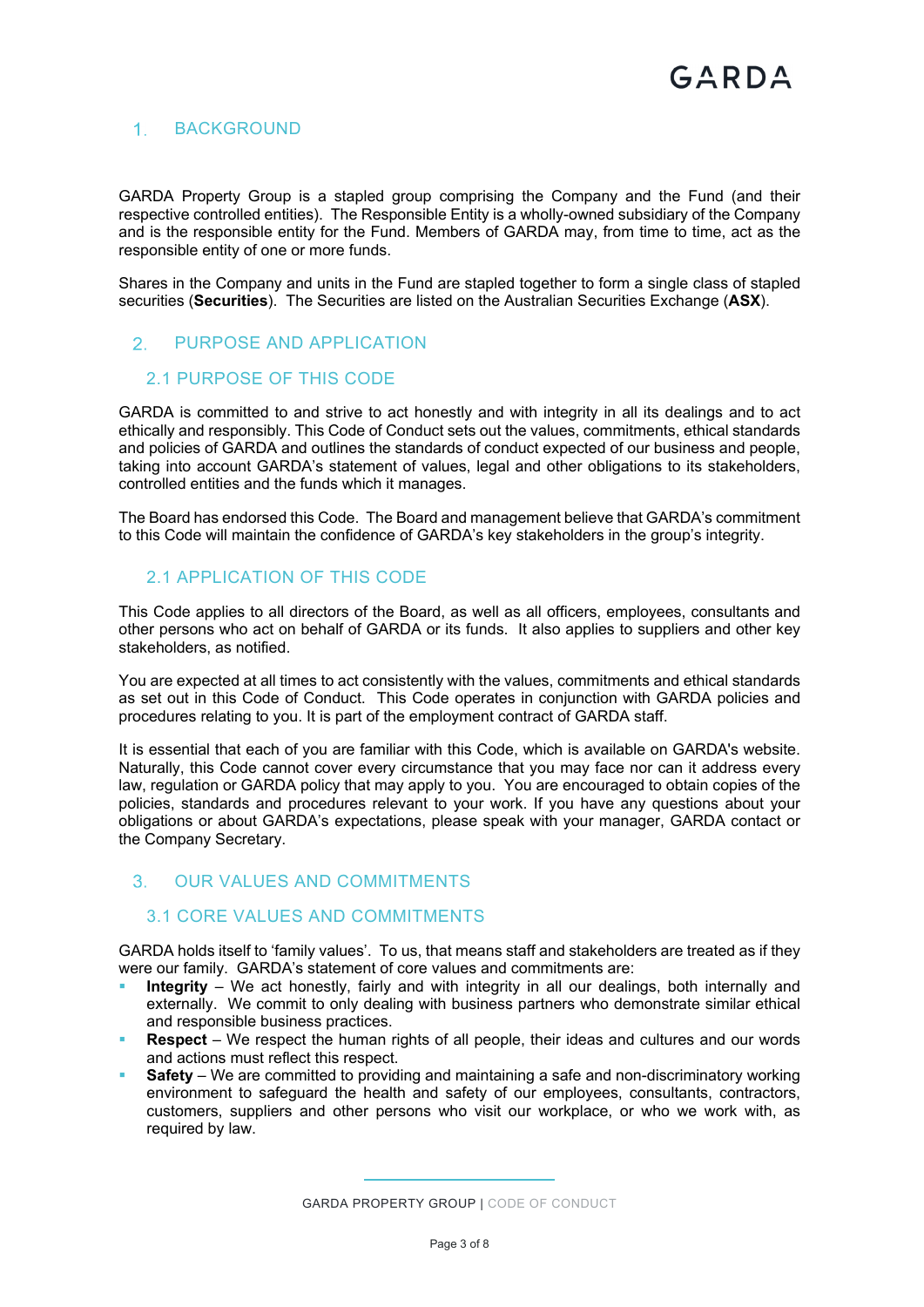- **Lawful** We have a culture of acting lawfully, ethically and responsibly.
- **Community Standards** We act in a manner consistent with reasonable expectations of our Securityholders and the broader community.
- **Environment** We are committed to act responsibly towards the environment.

#### OUR ETHICAL STANDARDS AND POLICIES

#### 4.1 CONFLICTS OF INTEREST

A conflict of interest occurs if your loyalties are divided, for example if you or your family or friends have a personal or commercial interest which may interfere, or be perceived to interfere, with the performance of your duties and responsibilities to GARDA, making it difficult to perform your role objectively and effectively. The existence of a conflict of interest is not uncommon. What matters is how we manage the conflict.

You must act in the best interests of GARDA. To safeguard the confidence of GARDA's key stakeholders and controlled entities in the group's integrity, it is paramount that you do not allow personal interests or the interests of family or friends to conflict with the interests of any member of GARDA. You must avoid participating in decisions and activities which may conflict, or be perceived to conflict, with your duties and responsibilities to GARDA.

You must not enter into any arrangement or participate in any activity that would conflict with GARDA's best interests or would be likely to negatively affect GARDA's reputation.

You must not be involved in any other company or business or organisation as director, agent, employee or consultant, whether paid or unpaid, if there is a possibility that your personal interests could conflict, or be perceived to conflict, with those of GARDA unless you obtain approval first from the Managing Director, the Company Secretary or the Board (if you are a director).

If you are involved in a conflict or possible conflict, or become aware of a conflict, you must tell the Managing Director, the Company Secretary or the General Counsel, or (if you are a director) the Board as soon as possible.

#### 4.2 OPPORTUNITIES, BENEFITS AND OWNERSHIP OF WORK

You must not use GARDA or customer property (including intellectual property), or information, your position or opportunities which arise from these to improperly gain benefit for yourself or for another party or to cause detriment to GARDA, any fund or their customers.

You have an obligation to avoid all financial, business and other arrangements which may be opposed to the interests of GARDA, or which may place you in a competitive position with any member of GARDA.

The product of any work performed while you are with GARDA, or on behalf of GARDA, or using GARDA or any fund property (including all intellectual property rights created in connection with that work) belongs to GARDA1.

#### 4.3 ANTI-BRIBERY AND GIFTS

A number of countries, including Australia, have strict laws against bribery and corruption. The antibribery laws of some countries including Australia, the United States and United Kingdom can apply to things done in other countries (i.e. the laws have wide-reaching extra-territorial effect). We must comply with and uphold all laws against bribery, corruption and related conduct applying to GARDA in all jurisdictions where GARDA operates.

<sup>1</sup> if not specified in a contract, any work product or intellectual property belongs to GARDA Services Pty Ltd.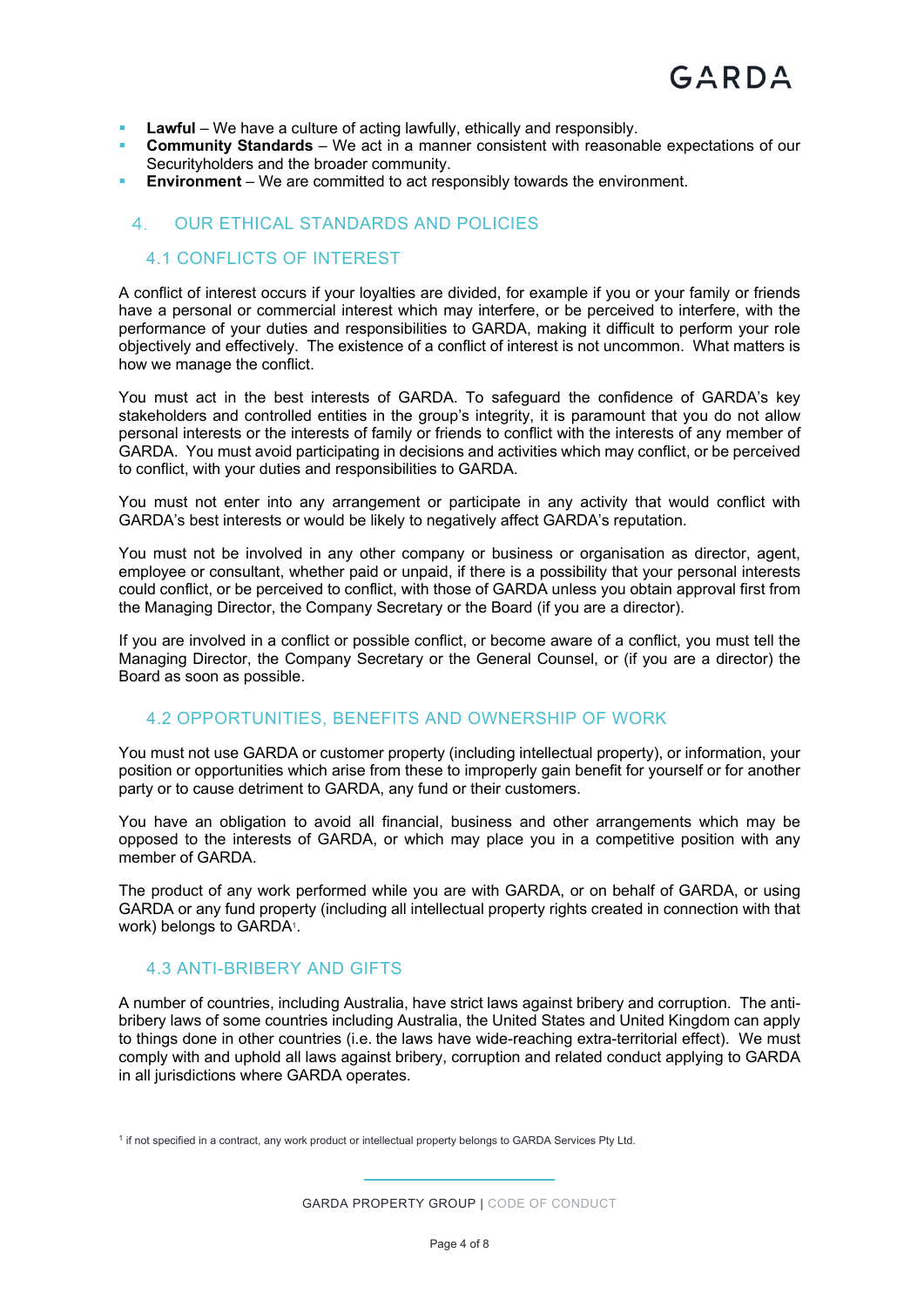Accordingly, GARDA has a strict policy not to offer secret commissions or bribes to further its business interests. Depending on the circumstances, facilitation payments may also breach antibribery laws.

Naturally, you must not accept any money or opportunity or other benefit which could be interpreted as an inducement, secret commission or bribe. Care must be exercised in accepting hospitality, entertainment or gifts over and above that required for the normal conduct of business or which may compromise your impartiality.

We are committed to adopting effective systems to counter bribery and related improper conduct and to monitoring and enforcing these systems. From time to time, we may issue further guidance regarding what is acceptable in the normal course, what you can do with senior manager or Board approval and what is prohibited.

You may also seek further information or clarification from the Company Secretary, General Counsel, the Board (if you are a director) or other relevant advisor.

#### 4.4 DEALINGS WITH POLITICIANS AND GOVERNMENT OFFICIALS

All dealings with politicians and government officials which relate to GARDA and its business activities must be conducted at arm's length and with the utmost professionalism, to avoid any perception of attempts to gain advantage or to improperly influence the outcome of an official decision.

You must not make any donation or other financial contribution to any political party or candidate for an election or sponsor any organisations (other than in a purely personal capacity) without seeking and obtaining prior approval from the Company Secretary.

#### 4.5 CONFIDENTIALITY

In the course of GARDA's business, you will have access to business or personal information about the affairs of GARDA, the funds, Securityholders, clients, customers, employees, suppliers and business partners. It may include business strategies, marketing and sales plans, competitive analysis, financial plans and forecasts, customer or employee information, supplier information and pricing and market sensitive material. Each of the parties expects the confidential nature of the information they have given in good faith to be respected.

You must keep confidential any confidential information acquired while you are with GARDA, or acting on behalf of GARDA or any fund, even after you leave or cease your engagement with GARDA.

You must not access or request or make improper use of or transfer or disclose confidential information to anyone else except as required by your position or as authorised or legally required. If it inadvertently comes into your possession it should be returned immediately.

If you are required by an authority or judicial process to provide confidential information which has not been otherwise authorised, you must notify the Company Secretary.

#### 4.6 PRIVACY

You must respect and safeguard the privacy of personal information held by GARDA regarding its Securityholders, clients, customers, suppliers, employees and others. If you have access to this information, you must ensure that it is collected, kept, disclosed, handled and used in a manner that complies with the *Privacy Act 1998* (Cth), Australian Privacy Principles any other privacy and data protection laws that may apply and GARDA policy on privacy. If you become aware of a breach, you must disclose it immediately. For more detailed information on your obligations, please see GARDA's privacy policy, which is available on GARDA's website.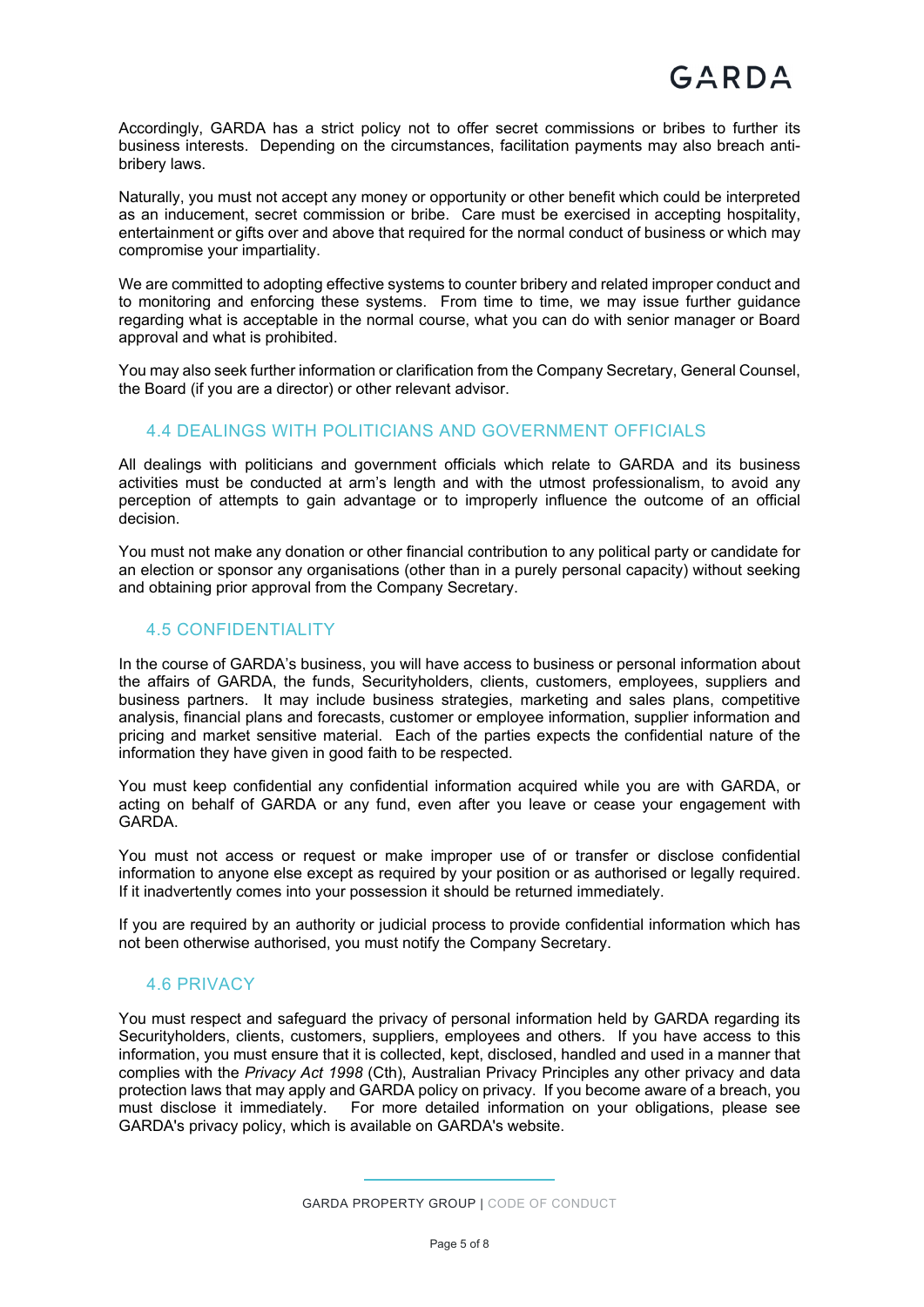#### 4.7 FAIR DEALING

You must treat each other and all suppliers, competitors, clients, customers and other stakeholders fairly and with respect. You must act honestly and with high standards of personal integrity.

GARDA is committed to ensuring a diverse work environment in which everyone is treated fairly and with respect and where everyone feels responsible for the reputation and performance of GARDA.

Applicants for employment are evaluated by GARDA on merit in accordance with their skills, qualifications and abilities, and having regard to GARDA's operational needs.

GARDA is committed to ensuring the highest quality of service is provided to its customers and clients at all times. GARDA makes decisions regarding suppliers and contractors on merit and a commercial basis, not just on price.

GARDA collects information about its competitors and others in a lawful manner.

#### 4.8 DISCRIMINATION, BULLYING, HARASSMENT AND VILIFICATION

Discrimination, bullying, harassment or vilification in the workplace will not be tolerated by GARDA. Any such conduct will be dealt with in accordance with GARDA policies. For further information, contact your manager or the Company Secretary.

#### 4.9 HEALTH AND SAFETY

GARDA is committed to ensuring the health and safety of its employees, consultants, contractors and visitors to its workplace and any other persons who GARDA works with, as required by law. You must comply with the laws and regulations that apply to GARDA and its operations.

GARDA officers have additional due diligence health and safety obligations which they must comply with. For further information, see your manager, or the General Counsel.

The use of alcohol and drugs may impair performance at work, have an adverse impact on productivity, and can pose a risk to health and safety. To assist with ensuring the safety of our workplace, the consumption of alcohol, and the use of any prescription drugs which may impair a person's ability to perform their work, or which pose a risk to their or others' health and safety, must be strictly in accordance with applicable GARDA policies.

You must not knowingly participate in any illegal or unethical activity. GARDA will not tolerate the use of illegal drugs or improperly used prescription medicine, or alcohol (except for moderate consumption at social events) on GARDA's premises or when performing work for GARDA, travelling on behalf of GARDA, attending work related functions or activities or conducting business on behalf of GARDA. The possession, use, sale or offering or distribution of illegal drugs or other controlled substances on GARDA's premises or while performing work for GARDA, conducting business or travelling on behalf of GARDA or at work related functions or activities is forbidden.

It is important that we work together to create a safe and healthy workplace. If you know of or suspect any unsafe situations or conditions, please alert your manager or supervisor immediately.

#### 4.10 PROTECTION OF AND USE OF GARDA'S ASSETS AND PROPERTY

You must protect GARDA's assets and property (including intellectual property) and ensure that GARDA's assets and property are used only for the benefit of GARDA's business. You must report any suspected or actual theft or fraud as soon as possible to the Managing Director or the Company Secretary or any other contact nominated by GARDA.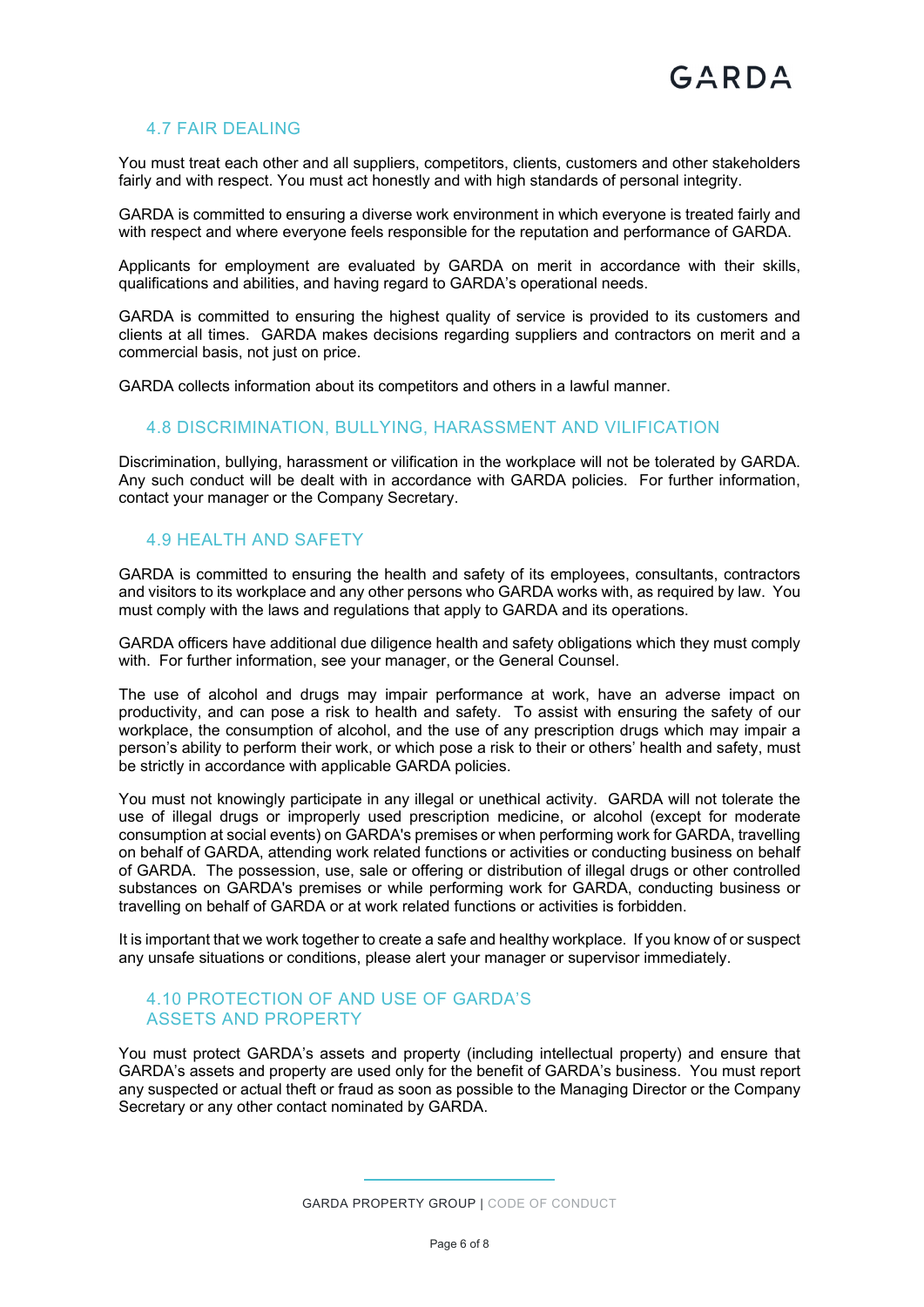You must not use GARDA's assets or property for personal purposes except in accordance with any GARDA policy or approved arrangement.

You must return GARDA's assets and property (including intellectual property) immediately upon request by GARDA.

All expenses must be documented, reported and approved in a timely manner.

#### 4.11 COMPLIANCE WITH LAWS AND REGULATIONS

GARDA is committed to complying with the laws and regulations which relate to all members of GARDA.

You must comply with all laws and regulations relating to GARDA and the funds, including document retention requirements. You must act responsibly in your dealings, and also comply with the technical and ethical requirements of any relevant regulatory or professional body. You must not breach, or omit to do something in breach of, any law or regulation or requirement. All actual or potential breaches must be reported immediately to the Company Secretary, General Counsel or your manager.

Ignorance of the law or having a good intention does not excuse your obligation to comply. You must participate in relevant compliance training programs offered by GARDA.

If you are uncertain about the interpretation of any applicable law or regulation or requirement, contact your manager or the Company Secretary or General Counsel.

#### 4.12 RESPONSIBILITY TO SECURITYHOLDERS AND THE FINANCIAL **COMMUNITY**

GARDA is committed to providing value to its Securityholders and recognising the legitimate interests of other stakeholders. GARDA has policies regarding the timely provision of information to its Securityholders and other stakeholders including posting information to the ASX and its website. It has processes to ensure that the accounts and financial information it provides represent a true and fair view of the financial performance and position of GARDA.

You must fully cooperate with, and not make any false or misleading statement to, or conceal any relevant information from, GARDA's auditors or any regulatory body.

#### 4.13 INSIDER TRADING

Insider trading laws prohibit a person in possession of material non-public information relating to a company from dealing in that company's securities. Insider trading is a serious offence under the Corporations Act.

GARDA's Trading Policy is available on the GARDA website. It provides guidance so that you do not deliberately or inadvertently breach the insider trading laws or the GARDA policy.

#### 4.14 WHISTLEBLOWER PROTECTION

GARDA is committed to ensuring that you can raise concerns in good faith without being disadvantaged in any way to the extent that the law permits.

You are encouraged to report any actual or suspected unethical behaviour including excess waste or breach of relevant codes and policies to a Protected Disclosure Officer (the General Counsel or Chief Operating Officer), or any other contact specified in GARDA' Whistleblower Policy, which is published on GARDA's website.